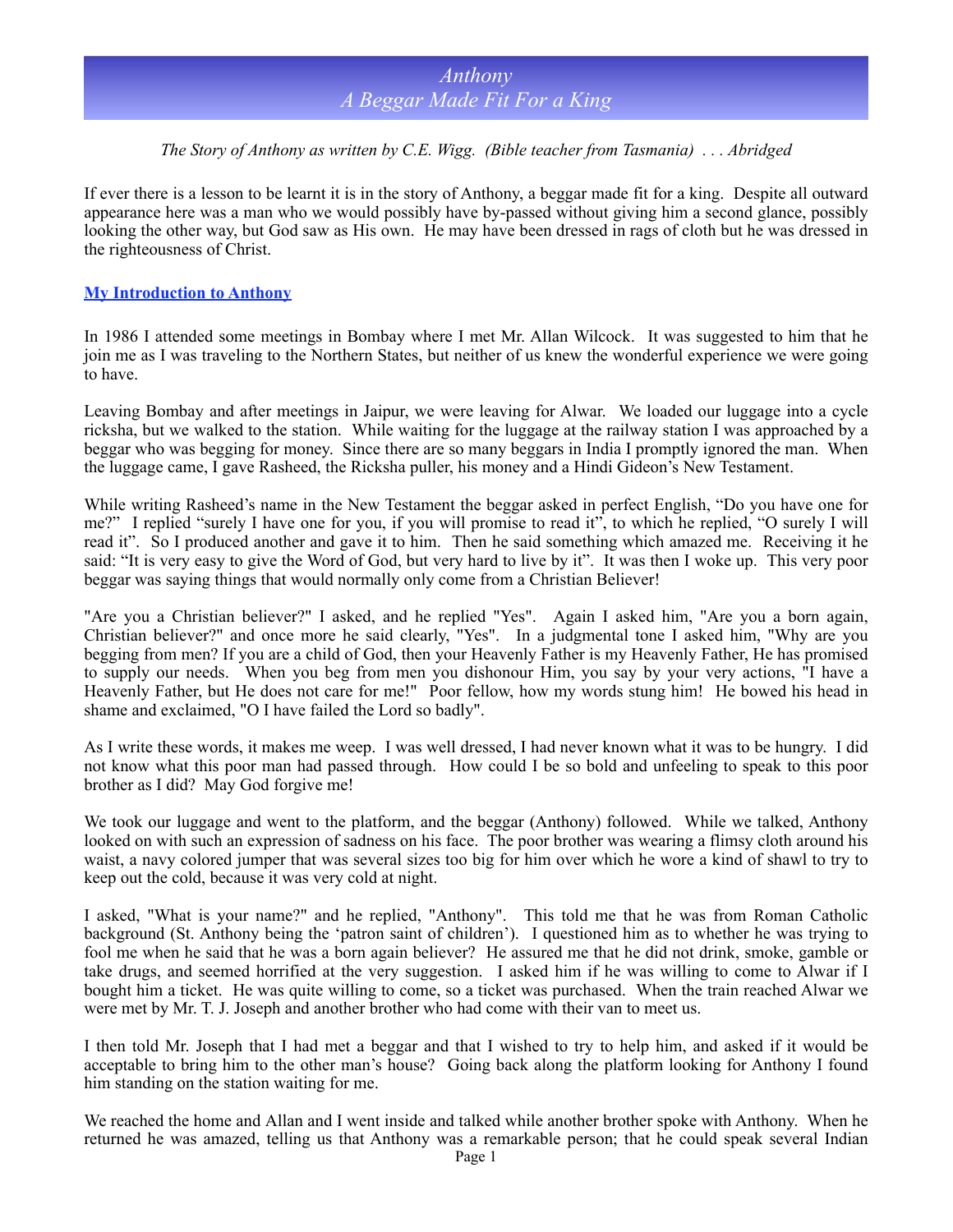languages fluently, and that he had traveled all over India. Sitting down for breakfast Anthony enjoyed the first real meal that he had for some time. After the meal money was provided for him to go to a barber for a shave and a haircut. He was then taken to a tailor, and Anthony was measured for some pants and a shirt, then a nice long sleeved pullover. Later that day when Anthony put on the clothes he looked a different person altogether.

The following night Anthony gave his testimony, such a story as would bring tears from a stone. He began by singing a song in Hindi that he had written himself, and he accompanied himself by tapping on the pulpit, as though it was a drum. He had a very sweet singing voice.

### **Anthony's Life Story**

Anthony was born in Goa, to Roman Catholic parents. When he was still a baby the Indians decided to take Goa back from the Portuguese. The war only lasted a couple of days, as the tiny Portuguese battalion was no match for the might of the Indian army. When this happened Anthony's father thought it best for them to leave their native Goa and become refugees, so they went to Ahmedabad in Gujerat State. There they scrounged some materials and built a roadside shack. His father did not enjoy good health, and the trauma of their war experience brought on a heart condition, from which he died soon after.

His death left Anthony's mother a young widow with a baby son (Anthony) but she refused to give up. By one means or another she earned enough to support herself and her son for many years. When he was old enough, she put Anthony in school until he was 9 or 10 years old, then she took him from school and put him with a person so that he could learn a trade. The trade was making light fittings, chandeliers, etc., and Anthony did quite well at it. He would work during the day and attend school at night, during which time he studied to the tenth standard and passed his exams also.

Then tragedy struck once more, and it came in the form of racial riots between the Hindus and the Muslims. Many people lost their lives and large areas of slum dwellings were burnt down. One day Anthony returned home to find that their poor home and possessions were in ashes, and his dear mother had been burned alive.

To use his own words, "When I saw this, I had no more hope in my life, and my mind cracked". For a short time he was placed in a mental institution, but as there was no one to bribe the officials, he was soon turned out to wander like a dog on the streets. He had a little intelligence remaining, and said to himself, "I don't want to live I want to die. It is no use my working any more, then let me beg. If I can get 2 or 3 chapatis (a round flat unleavened cake kind of thing) each day, that is all I need". So he went to Ahmedabad railway station where he begged each day. He would sleep on the bench seats on the platforms, but as he ate anything, and everything, he soon became ill with dysentery, and for weeks passed nothing but blood. He no longer had much strength, and he was literally dying on the railway platform.

Whilst lying there one day a young man came to him, and gave him an invitation to some Gospel-healing meetings that were being held in a park in another part of the city. They were a group of young people from different Western Countries who formed themselves into an evangelistic team, and equipped with tents, and vehicles, etc., would go from place to place holding Gospel meetings. They were a neo-Pentecostal group, and prayed for the sick as well as preaching the Gospel.

Anthony asked some questions, such as what would he hear at the meetings, etc. He was told that he would hear about Jesus Christ, to which he replied, "Jesus Christ!, what can you tell me about Him? I am a Roman Catholic, I have known about Him all my life, but He has never done anything for me!" The young man then suggested he should come and that he may hear things that he had never heard before. After the young man departed Anthony used what little mind that remained to think about the invitation. He reasoned that if he went they may give him some food, perhaps they might pray for him. Though the only prayers that he had ever heard were the formal ones offered in the Roman Catholic Church to Mary, Saints and others, and those prayers had never done anything for him. So with what little strength he had left he dragged himself slowly across the city to where the meetings were being held.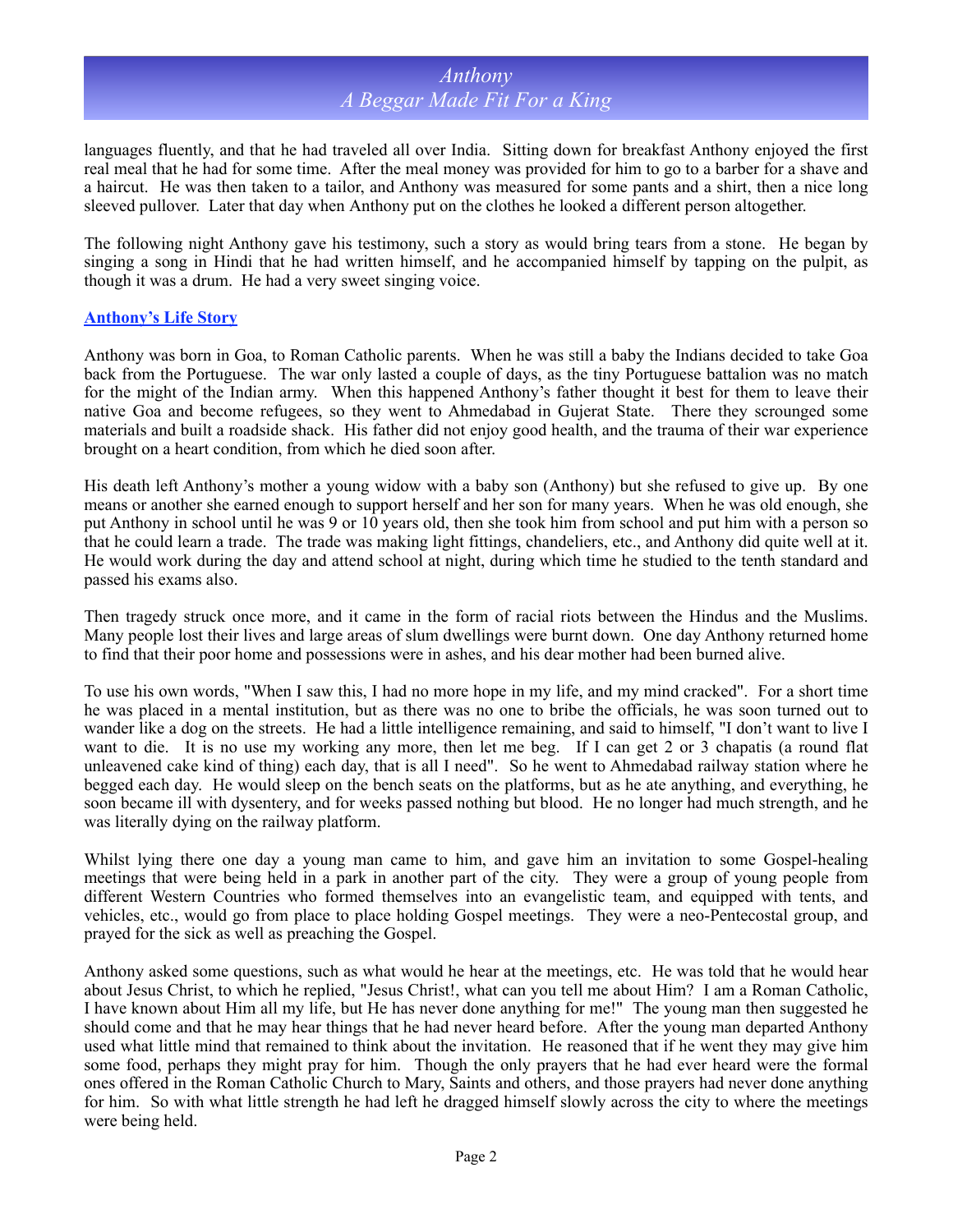When he reached the place, he found that the people were mostly young like himself, and knowing English, he could converse with them. They did not treat him roughly, or cruelly, like many others did. He listened to the message that night, but it meant nothing to him. But at the end, they asked if there were any that were sick and wanted to be healed to come forward.

Anthony was really sick and had experienced much pain and weakness. Though his poor mind was also sick, he had enough sense remaining to know that he would like to be healed, so he went forward also. Several prayed for him with such prayers as he had never heard before. These people spoke to God as though they knew Him, and God did hear and answer their prayers. Anthony was healed, the bleeding ceased, the pain was gone, his appetite returned, and wonder of wonders, his poor mind was healed also, he could now think straight. As these people seemed kind, and did not chase him away, he decided to stay the night there. They even gave him food the next day, and seemed to welcome him as one of themselves.

He listened to the message the following night, and now that his mind was clear, he could follow what the preacher was saying. However, his thoughts were clouded with his previous teachings. He had been taught that there was only one Church, the Roman Catholic Church. There was no salvation except through that Church, and that to obtain forgiveness of ones sins one must go to the priest and confess. He would prescribe the appropriate penance that the sinner must do to obtain pardon and peace. After the meeting one of the team came to him and asked why he did not confess his sins and receive Christ as Savior. Anthony was under conviction, and replied, "Yes I will, I must go to the priest". The team member then asked him, "Why will you go to the priest for he cannot help you. It is Christ who died for you, He only can forgive your sins, why not confess to Him and receive Him as your Savior now?". This thought had never occurred to Anthony before, and he did repent and receive Christ as his own Savior. Such joy as he had never known in his whole sad life now filled his soul. He was now a child of God, he now had a living Savior and a loving Heavenly Father that he could trust and turn to at any time. He never went back to the railway station or to the begging.

Anthony remained with those people and they gave him a Bible and encouraged him to read it. They taught him many things about the Bible, and that he should be baptized by immersion, thereby publicly confessing his faith in the Lord Jesus. He learned quickly, and soon was baptized and joined that team. As he was healthy now and having regular meals, his strength began to return and he found great joy in telling others about his wonderful Savior. When the team left that place he went with them, and during the next couple of years went to several States. He learned to trust his Heavenly Father to supply his needs day by day. He went to jails, hospitals, and other places, giving away Christian Scriptures and literature, and witnessing for the Lord Jesus. To him this was the very greatest life, but he had one regret, 'if only he had known sooner', 'if only his dear mother had heard!'

These were wonderful years, but dark clouds were brewing. Due to circumstances all the foreign workers had to leave and the work ended. To Anthony all this was very sad. After praying about the matter he decided to take up his trade once again. He went to Faridabad and purchased some tools and supplies, then returned to Madras where he built himself a roadside shack and began to make chandeliers once again. Once he had finished one he would sell it around the city until he sold it, then he would make another.

While thus engaged he was once met by a reporter from the Doodarshan (the Indian State Television Organization). This reporter was fascinated by Anthony's story and by the fact that Anthony was able to speak many languages, so he decided to do a television program on him. On this program he sang some songs that he had written and gave his testimony. He was doing quite well, however, greater trouble was coming. He had built his shack in a low-lying place and in November of that year the floods came to Madras. The floods swept away all his meager possessions, tools, supplies, etc., and left him with only the clothes that he was wearing and Rs. 800/- in his pocket. This was a great blow to him but he decided to start again. He returned to Delhi, from where he would go to Faridabad. He enjoyed the train trip with a 'bed' to sleep on, however, the train stopped at Hazerat Nizamudin, just outside of Delhi at 3 AM in the morning, and from there proceeded very slowly to Delhi. A gang of thieves entered the carriage where Anthony was sleeping. Being armed, they proceeded to steal everything. They stole Anthony's clothes, money, everything, leaving him only in his underwear. They even stole his New Testament, but when they saw what it was they threw it back to him. Poor Anthony, this was just too much! What could he do now? The only thing left for him was to beg. He begged on Delhi station where he collected